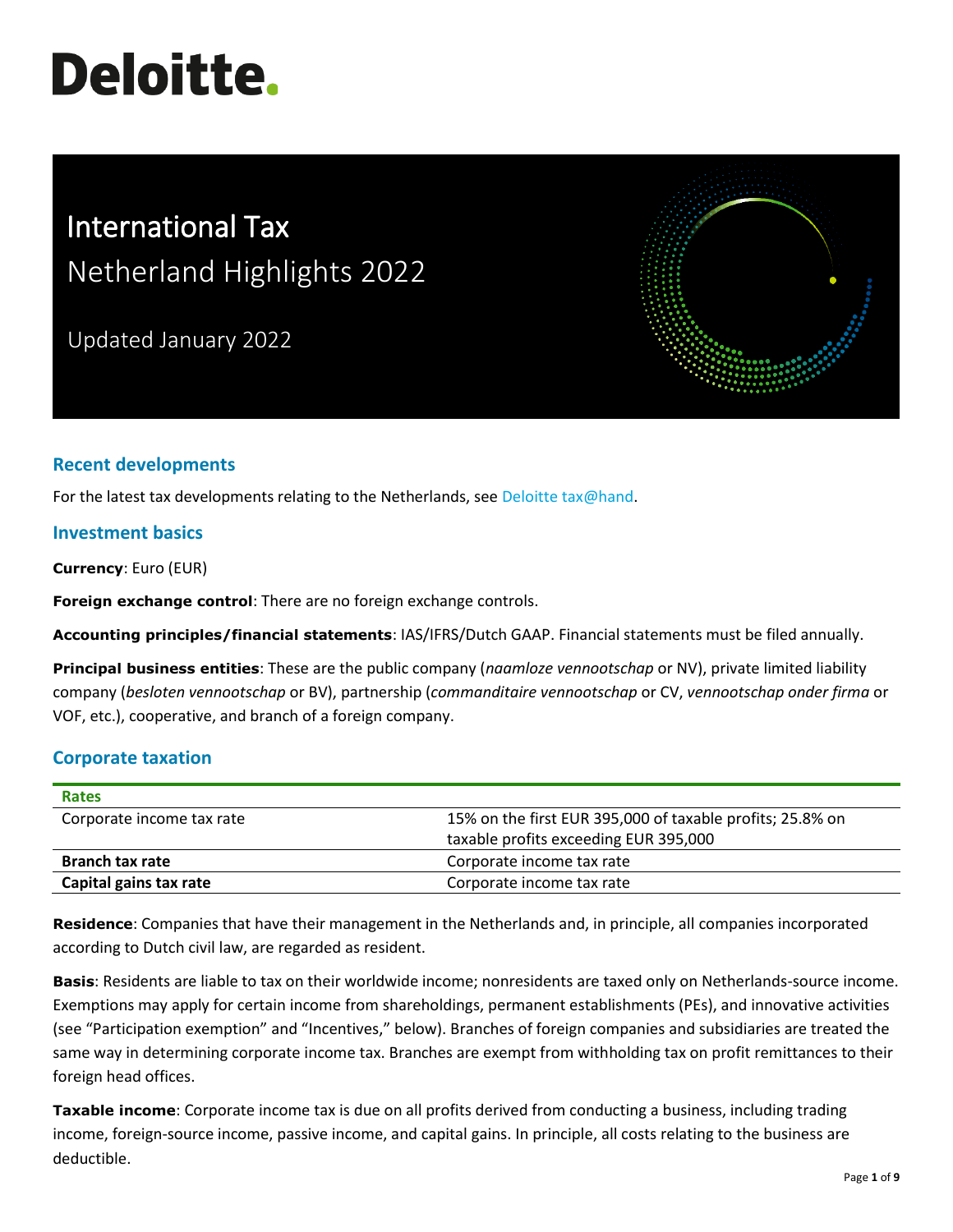**Rate**: The corporate income tax rates for 2022 are 15% on the first EUR 395,000 of taxable profits (increased from EUR 245,000 as from 1 January 2022) and 25.8% (increased from 25% as from 1 January 2022) on taxable profits exceeding EUR 395,000.

**Surtax:** There is no surtax.

**Alternative minimum tax**: There is no alternative minimum tax.

**Taxation of dividends**: Dividends received by a Dutch resident company are exempt if the participation exemption applies (see "Participation exemption," below). If the participation exemption does not apply, either because the holding requirement is not met, or because one of the three tests is not met and the subsidiary has not been subject to any form of corporate income tax, any profit derived from the shares is taxed at the normal corporate income tax rate without a credit. If the participation exemption does not apply because one of the three tests is not met, but the subsidiary has been subject to some corporate income tax, a tax credit is granted. The amount of the credit varies: the maximum credit is 5%, and for European Union (EU) subsidiaries, a credit is granted for the actual amount of corporate income tax, up to the Dutch corporate income tax levied on the dividends.

A Dutch resident company that receives a portfolio dividend that is subject to Dutch dividend withholding tax can credit this against its corporate income tax due. Prior to 2022, if the company's corporate income tax base was insufficient, the company was entitled to a refund. However, as from 1 January 2022, remedial legislation applies in this regard as an indirect result of case law of the Court of Justice of the European Union (CJEU). The credit now is restricted to the corporate income tax due before the credit of dividend withholding tax and any excess withholding tax may be carried forward indefinitely.

**Capital gains**: Capital gains derived from the sale of a participation are exempt if the participation exemption applies (see "Participation exemption," below). Other capital gains are taxed at the normal corporate income tax rate. Gains arising on a (de)merger may be exempt if certain requirements are met.

**Losses:** As from 1 January 2022, the loss set-off rules have changed. Losses up to EUR 1 million still may be set off in full against taxable profits. However, losses in excess of EUR 1 million may be set off only against 50% of taxable profits. Any remaining losses are carried forward indefinitely (i.e., the six-year carryforward period has been abolished). The carryback period remains one year. The new rules also provide that losses incurred in fiscal years beginning on or after 1 January 2013 (and that have not been offset as of the end of fiscal years beginning on or after 1 January 2021) may be carried forward indefinitely. Losses incurred in fiscal years 2013 through 2021 also are subject to the above-mentioned 50% rule, to the extent they are set off against taxable profit of fiscal years beginning on or after 1 January 2022. For losses incurred prior to 2013, the carryforward period remains nine years.

**Foreign tax relief**: Foreign withholding taxes can be credited under tax treaties. If there is no tax treaty, unilateral relief for foreign withholding taxes is granted only if the income comes from specified developing countries.

**Participation exemption**: The participation exemption applies to dividends and capital gains derived from shareholdings of at least 5%, provided: (i) the subsidiary is not held as a mere portfolio investment; (ii) the subsidiary is subject to a reasonable effective tax rate based on Dutch tax principles ("subject to tax test"); or (iii) less than 50% of the assets of the subsidiary consist of "passive" assets, based on the fair market value of the assets ("asset test"). If the participation exemption is not applicable, a credit for the underlying tax may be obtained (subject to limitations).

Group financing/licensing activities generally are deemed to be portfolio investment activities, i.e., participations predominantly engaged in these activities must meet test (ii) or (iii) for the participation exemption to apply.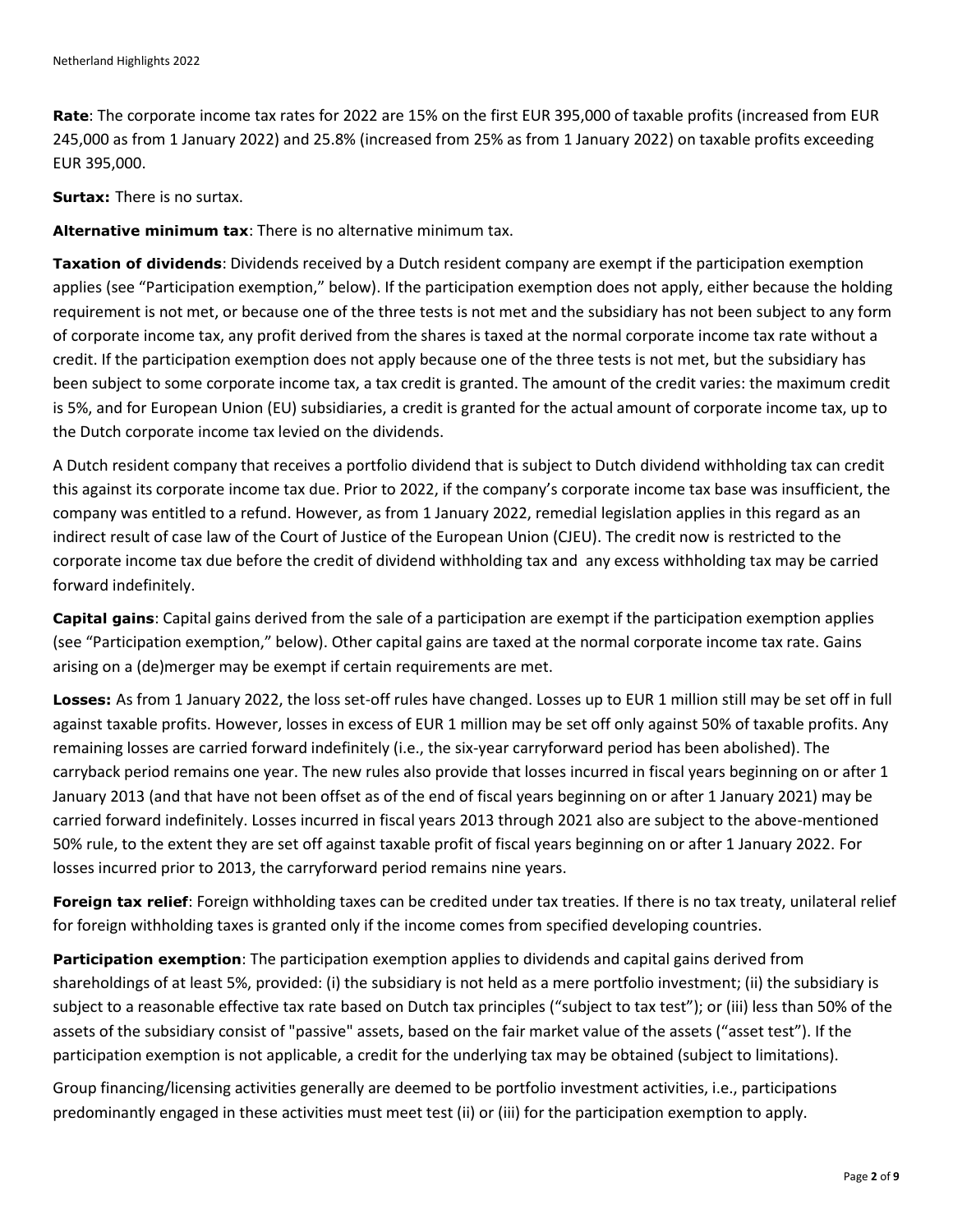Even if the participation exemption applies, dividends and interest received on an equity instrument are taxable if the payment is tax deductible in the country of the payer.

In certain cases, a liquidation loss on participations can be taken into account, regardless of the participation exemption. However, the scope of application of the liquidation loss scheme has been significantly limited as from 1 January 2021.

**Holding company regime**: See "Participation exemption," above.

**Incentives**: Various investment deductions and reliefs are available.

Under the "innovation box" regime, income derived from self-developed intellectual property (research and development (R&D)) is effectively taxed at a rate of 9%. The OECD modified nexus approach applies, with the result that R&D expenses incurred by an affiliated entity are disregarded and more stringent conditions are imposed on the type of R&D activities that qualify for the innovation box.

A special tonnage tax regime applies to shipping companies.

A 0% tax liability or an exemption is provided for qualifying investment funds.

#### **Compliance for corporations**

**Tax year**: The tax year generally corresponds to the calendar year, although a different year may be used if provided in the company's articles of association. The tax year usually is 12 months, but shorter or longer periods are permitted in the year of incorporation.

**Consolidated returns**: If certain conditions are satisfied, a parent company may form a fiscal unity with one or more of its subsidiaries, under which the losses of one company may be offset against the profits of another company and fixed assets of one company may be transferred to another company without corporate income tax consequences. To qualify for fiscal unity status, the parent company must have at least 95% economic and legal ownership of the shares of the subsidiary, and the parent company and the subsidiaries must have the same financial year. In certain cases, a Dutch PE of a foreign company may be included in a fiscal unity.

A fiscal unity may be formed via a company based in another EU member state, and it is possible in certain cases to form a fiscal unity with an EU/European Economic Area (EEA) resident parent company.

Remedial legislation applies with retroactive force as from 1 January 2018 as a result of the decision of the CJEU in two cases relating to the Dutch fiscal unity regime. The CJEU held that the Netherlands may not favor domestic situations by allowing a benefit that is not open to cross-border groups. As a consequence, some corporate income tax and dividend withholding tax rules have to be applied as if no fiscal unity exists.

**Filing and payment**: A provisional assessment, generally based on information from the previous two years, usually is issued in the first month of the taxpayer's financial year. This assessment is payable in monthly installments for the remaining months of the year.

Corporate income tax returns generally must be filed annually, within five months of the end of the fiscal year, although an extension of this deadline is possible. Businesses are expected to file all returns electronically. The tax return must be accompanied by all information required to determine taxable profits, including the balance sheet and profit-and-loss account and any other information requested by the tax inspector. If a company fails to comply with these obligations or does not file a proper tax return, the inspector may issue an estimated assessment.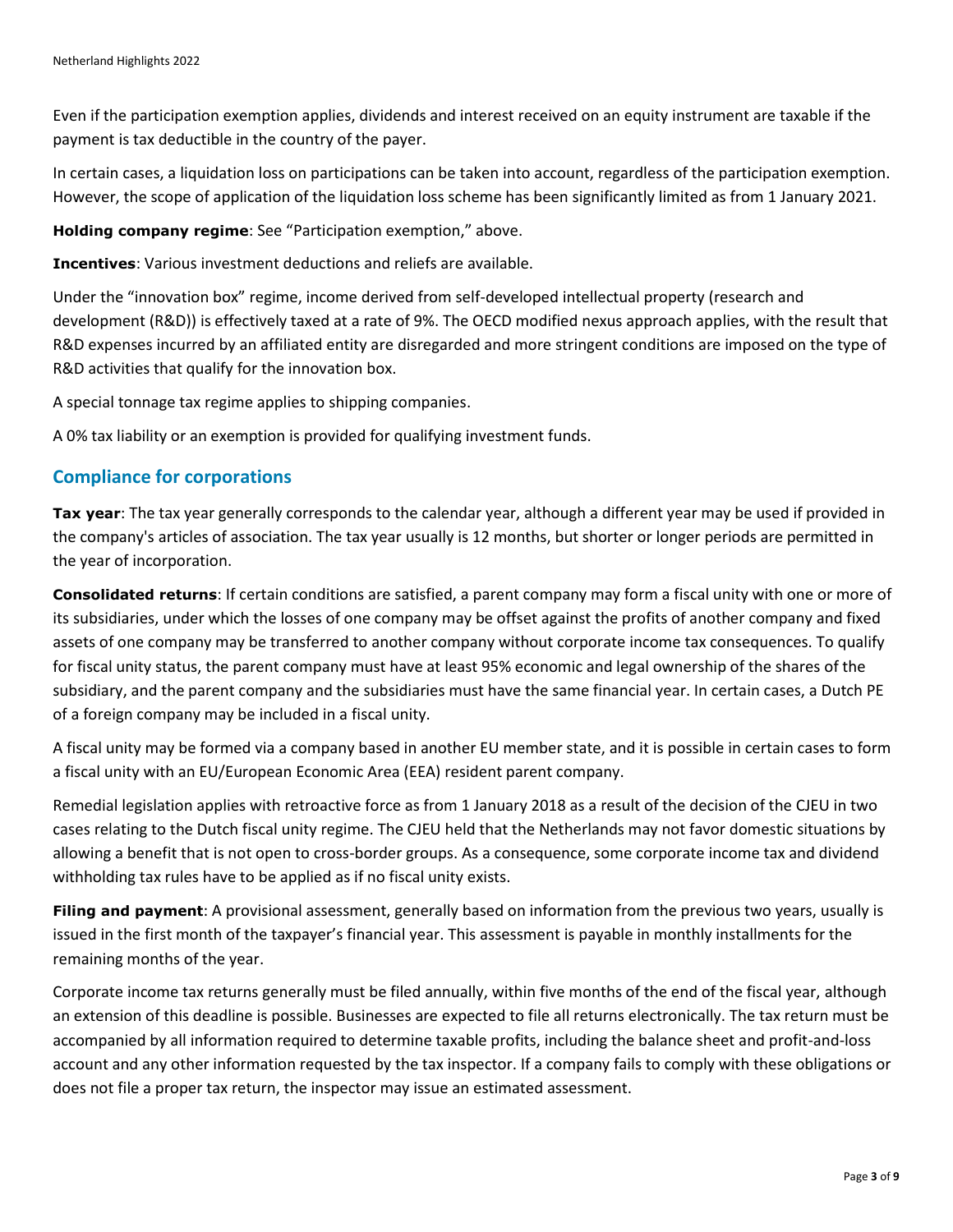**Penalties**: Administrative penalties may be imposed for late filing or failure to file a return or for the late payment or nonpayment of tax. Criminal penalties may be imposed if the Dutch authorities can prove fraud or gross negligence.

**Rulings**: A taxpayer may request an advance ruling from the tax authorities on topics such as the application of the participation exemption to holding companies in international structures, the use of hybrid entities, the existence of a PE in the Netherlands, or the classification of activities (i.e., group services or shareholder activities). Advance pricing agreements (APAs) are available.

#### **Individual taxation**

| <b>Rates</b>               |                                                                                                                                                                                                                      |        |
|----------------------------|----------------------------------------------------------------------------------------------------------------------------------------------------------------------------------------------------------------------|--------|
| Individual income tax rate | <b>Taxable income</b>                                                                                                                                                                                                | Rate   |
|                            | Up to EUR 69,398                                                                                                                                                                                                     | 37.07% |
|                            | Amount exceeding EUR 69,398                                                                                                                                                                                          | 49.5%  |
| Capital gains tax rate     | In principle, taxed at the above (Box 1) rates. If the gains are<br>related to a substantial interest (Box 2), they are taxed at<br>26.9%; if related to savings and investments (Box 3), the<br>gains are not taxed |        |

**Residence:** Residence is based on factors such as employment and family circumstances.

**Basis**: Residents are taxed on their worldwide income. Nonresidents are taxed only on Netherlands-source income. In certain cases, nonresident individuals with Netherlands-source income are treated as limited national taxpayers, in which case they are taxed on foreign-source income but are entitled to some credits.

**Taxable income:** Income is categorized and taxed under one of three "boxes." Box 1 is income from an enterprise, employment, and housing. Box 2 is income from substantial interests (5% or more). Box 3 is income from savings and investments.

**Rates:** A two-tier system applies to Box 1 income, with a base rate of 37.07% (reduced from 37.1% as from 1 January 2022) for amounts up to EUR 69,398, and a rate of 49.5% on the excess (with a 14% base deduction for entrepreneurs). Box 2 income is taxed at a rate of 26.9%. Under Box 3, a fixed presumed gain (of the market value of Box 3 assets minus debt) is taxed at a flat rate of 31%. The fixed presumed gain is based on the average return on Box 3 assets, consisting of savings and investments (the "capital mix"). The calculation of the actual presumed gains for each year are based on past market returns realized.

**Capital gains:** In principle, capital gains are taxed at progressive rates (i.e., Box 1 income). If the gains are related to a substantial interest, a 26.9% rate applies (i.e., Box 2 income). If the gain relates to an investment, the gains are not taxed as such (i.e., Box 3 income is taxed on an annual basis by calculating a fixed presumed gain). There is no capital gains tax on gains from the sale of a residence or other assets.

**Deductions and allowances:** All expenses incurred that are necessary to obtain taxable income in Box 1 generally are deductible, except expenses related to employment. Certain expenses of a mixed nature are not deductible, or are deductible subject to limits. The maximum rate against which certain expenses in Box 1 (e.g., mortgage interest) can be deducted is being reduced by three percentage points annually, until a base rate of 37.05% applies in 2023. In 2022, the maximum rate against which such expenses can be deducted is 40% (for 2021, it is 43%). Expenses that are necessary to obtain taxable income in Box 2 generally also are deductible. In relation to Box 3, liabilities (in excess of EUR 3,200) are deductible from the taxable base.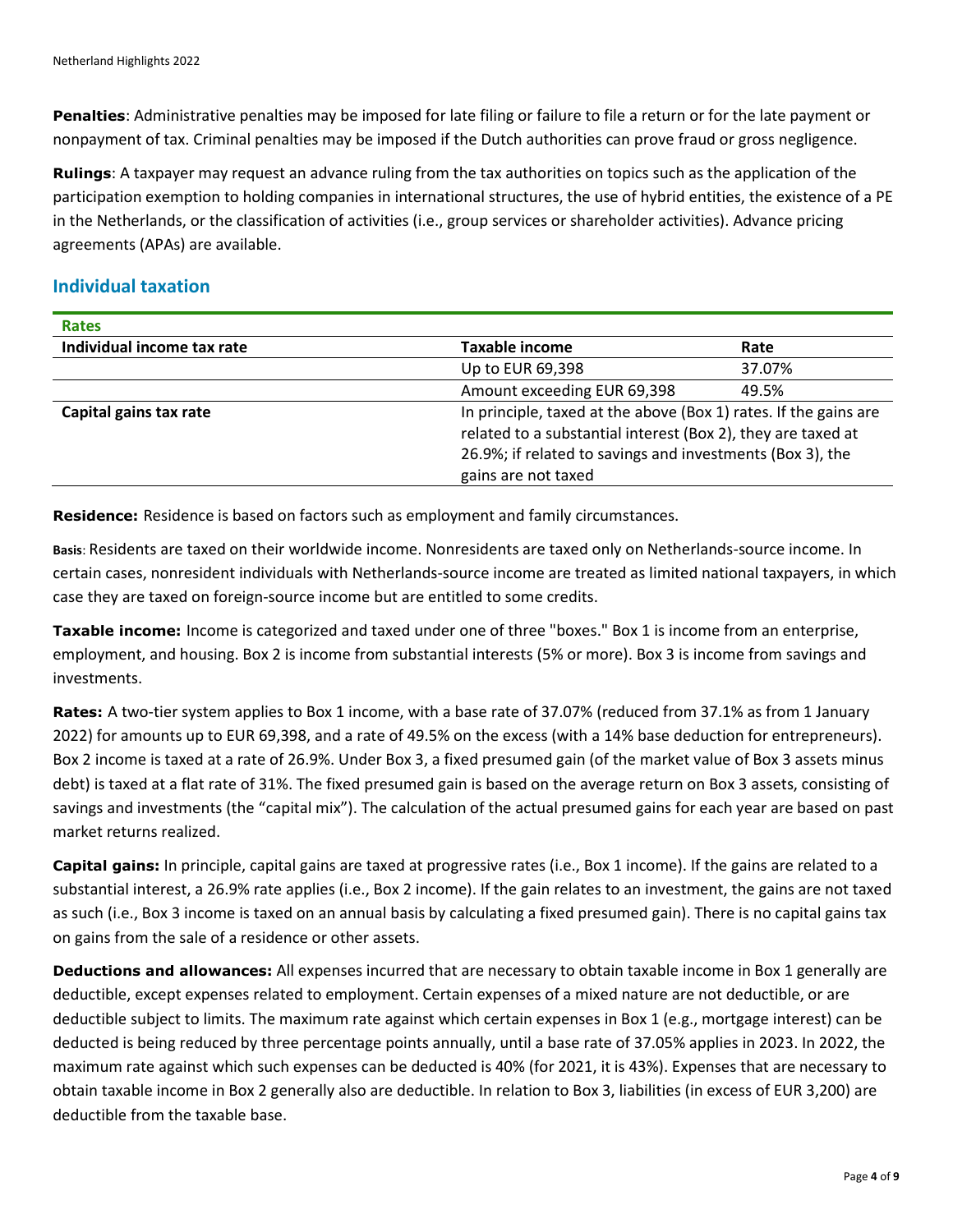**Foreign tax relief:** Foreign withholding taxes may be credited under tax treaties. If there is no tax treaty, unilateral relief for foreign withholding taxes is granted only if the income comes from specific developing countries. The foreign tax credit applies separately to each box of income.

#### **Compliance for individuals**

**Tax year**: The tax year is the calendar year.

**Filing status:** Married couples must file a joint assessment unless a petition for a divorce has been filed. Unmarried couples must file a joint assessment if certain conditions are satisfied.

**Filing and payment**: Individual taxpayers must file a tax return for the relevant tax year. In principle, the tax return must be filed before 1 May of the following calendar year, although the deadline may be extended in certain circumstances. Payment generally must be made within six weeks after the tax authorities assess the amount payable.

**Penalties**: Administrative penalties may be imposed for late filing or failure to file a tax return, or the late payment or nonpayment of tax. Criminal penalties are imposed if the Dutch authorities can prove fraud or gross negligence.

#### **Withholding tax**

| <b>Rates</b>                       |                  |            |                     |                   |
|------------------------------------|------------------|------------|---------------------|-------------------|
| Type of payment                    | <b>Residents</b> |            | <b>Nonresidents</b> |                   |
|                                    | Company          | Individual | Company             | <b>Individual</b> |
| <b>Dividends</b>                   | 0%/15%           | 15%        | 0%/15%              | 15%               |
| <b>Interest</b>                    | 0%/25.8%         | 0%         | 0%/25.8%            | 0%                |
| <b>Royalties</b>                   | 0%/25.8%         | 0%         | 0%/25.8%            | 0%                |
| <b>Fees for technical services</b> | 0%               | 0%         | 0%                  | 0%                |

**Dividends**: A 15% withholding tax generally is imposed on dividends paid to resident or nonresident shareholders, unless the rate is reduced under an applicable tax treaty or the participation qualifies for an exemption under the EU parent-subsidiary directive or domestic law. Dutch holding cooperatives are required to withhold tax from dividends in certain cases.

In domestic situations, dividends are exempt from withholding tax if the participation exemption applies or if a fiscal unity for corporate income tax purposes exists between the dividend payer and the recipient.

Domestic rules implementing the EU parent-subsidiary directive provide for an exemption from withholding tax on dividends paid to EU/EEA parent companies under the same conditions as for distributions to a Dutch parent. The exemption from withholding tax also applies to dividends paid to a parent company in a third country that has concluded a tax treaty with the Netherlands that contains "qualifying provisions" relating to dividend withholding tax.

Tax withheld on dividends paid to nonresident individuals and companies may be refunded, provided the recipient is a resident of another EU/EEA member state and is the beneficial owner of the dividends. The refund would be equal to the amount of tax withheld that exceeds the (corporate) income tax that would have been due had the recipient been a Dutch resident. A similar refund also is available, in certain cases, to a resident of a third country that exchanges information with the Netherlands.

The dividend withholding tax legislation contains various anti-abuse rules.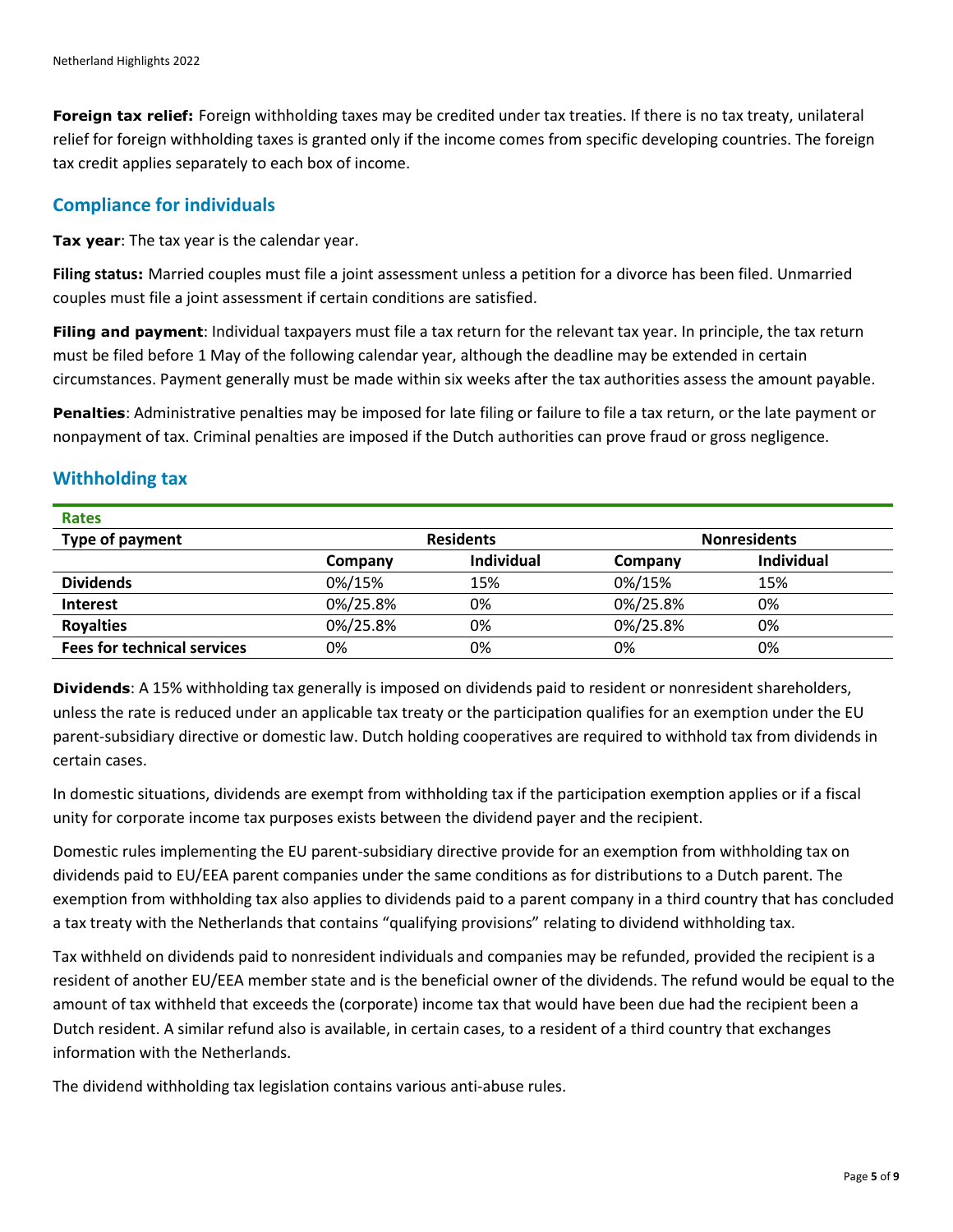As from 1 January 2024, a conditional withholding tax will apply on dividend payments to related entities in low tax jurisdictions. This new tax will be imposed alongside the current Dutch dividend withholding tax, although an anticumulation provision will apply. The conditional withholding tax also will apply in cases of abuse.

**Interest**: The Netherlands generally does not impose withholding tax on interest. Interest on a hybrid loan can qualify as a dividend for tax purposes, in which case the rules for dividends apply. A conditional withholding tax on interest paid to related entities in low tax jurisdictions applies as from 2021. The withholding tax also applies in cases of abuse. The applicable rate for conditional withholding taxes is the same as the highest corporate income tax rate in the current year (25.8% for 2022).

**Royalties**: The Netherlands generally does not impose withholding tax on royalties. A conditional withholding tax on royalties paid to related entities in low tax jurisdictions applies as from 2021. The withholding tax also applies in cases of abuse. The applicable rate for conditional withholding taxes is the same as the highest corporate income tax rate in the current year (25.8% for 2022).

**Fees for technical services**: There are no withholding taxes on fees for technical services.

**Branch remittance tax**: There is no branch remittance tax.

**Other**: Anti-abuse rules for specific dividend withholding tax measures have been adjusted pursuant to jurisprudence by the CJEU. Specifically, the adjustment relates to the requirements that an intermediary holding company with a linking function should meet to establish valid business reasons that reflect economic reality in terms of the withholding tax exemption.

#### **Anti-avoidance rules**

**Transfer pricing**: Intracompany pricing for goods and services must be at arm's length, and documentation must be maintained on intragroup transactions. Acceptable transfer pricing methods include the comparable uncontrolled price, resale price, cost plus, profit split, and transactional net margin methods, with transaction-based methods preferred over profit-based methods. It is possible to enter into an advance pricing agreement with the Dutch tax authorities for the use of a certain transfer pricing method.

As from 1 January 2022, new legislation applies to combat the avoidance of Dutch corporate income tax through international interpretation differences of the arm's length principle (i.e., transfer pricing mismatches). For fiscal years beginning prior to 2022, where a foreign entity granted an interest free loan to a Dutch entity, the Dutch entity was entitled to deduct an arm's length interest expense on the loan, irrespective of whether corresponding interest revenue was taken into account at the level of the foreign entity. For fiscal years beginning on or after 1 January 2022, the Dutch entity may deduct such interest only to the extent that the foreign entity includes arm's length interest income in its tax base and the interest income is subject to a tax on profits. Transfer pricing mismatches under the new legislation also may arise in double deduction situations. The new legislation also includes specific rules to address structures with hybrid entities. Lastly, the new legislation may affect the depreciation basis of assets acquired from an affiliated entity by a Dutch BV, as the balance sheet valuation at the level of a Dutch BV must correspond to the amount subject to tax with the transferor. Using the market value as the depreciation basis is, therefore, no longer permitted in certain cases. A transitional measure applies for business assets acquired between 1 July 2019 and 1 January 2022.

**Interest deduction limitations**: The Netherlands does not have thin capitalization rules, but earnings stripping rules apply for corporate taxpayers. Under the earnings stripping rules, the restriction on deductibility applies to the difference between interest expense and interest income from third party and group loans. The balance of interest is deductible up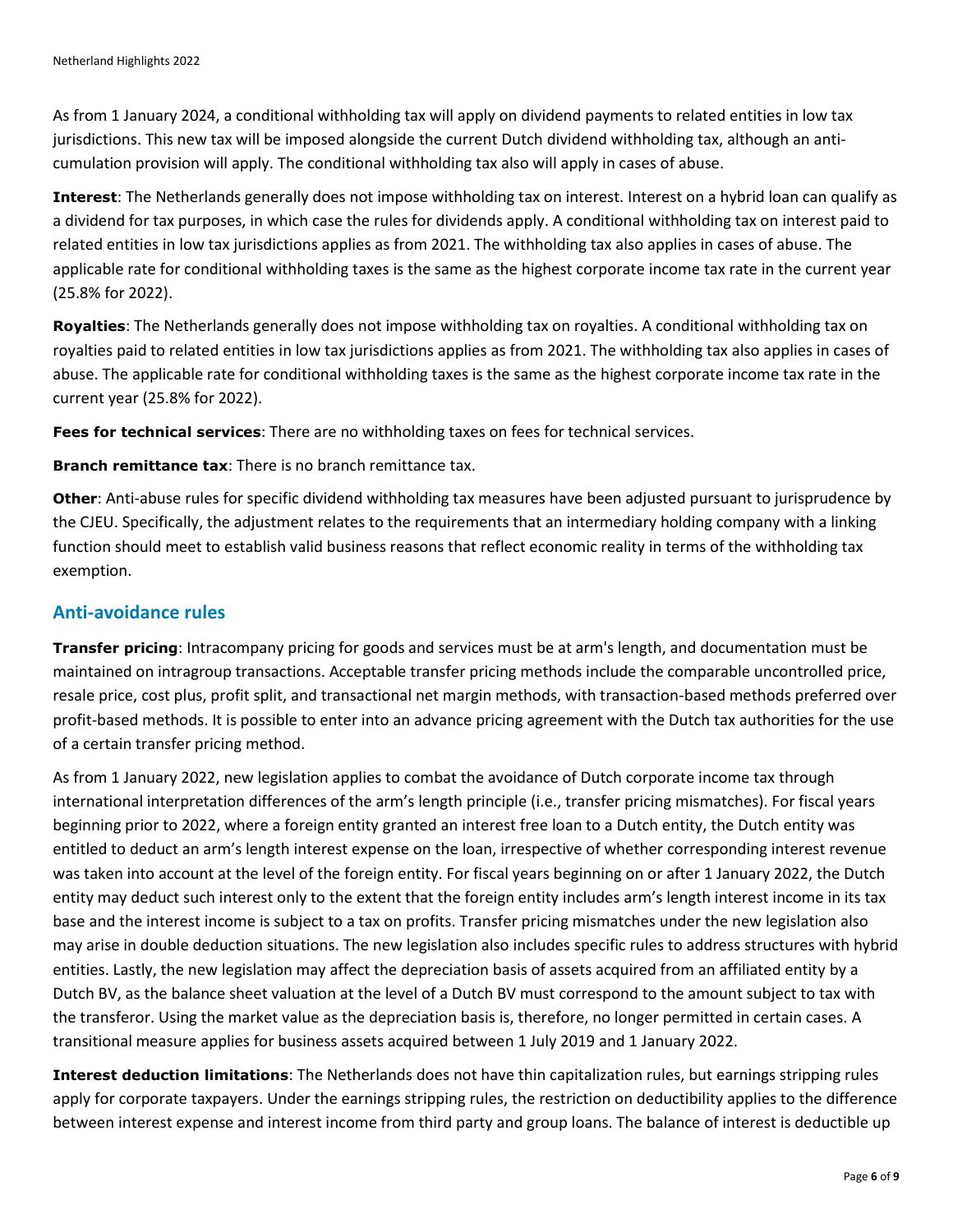to a maximum of 20% (decreased from 30% as from 1 January 2022) of a taxpayer's EBITDA (earnings before interest, taxes, depreciation, and amortization), although all interest is deductible up to a net amount payable of EUR 1 million (even if the 20% threshold is exceeded). The excess is nondeductible but may be carried forward indefinitely. The earnings stripping rules apply per taxpayer, although if the taxpayer is part of a fiscal unity, the 20% threshold applies at the level of the fiscal unity. The Netherlands has not introduced a group ratio exception, i.e., it is not possible for a taxpayer to rely on a higher group debt-to-equity ratio or higher group interest/EBITDA ratio.

**Controlled foreign companies**: CFC rules apply for entities in which a Dutch corporate taxpayer holds a shareholding of more than 50% and that are established in low-tax or noncooperative jurisdictions. A low-tax jurisdiction is defined as one where the statutory profit tax rate is less than 9%, while a noncooperative jurisdiction is one on the EU list of noncooperative jurisdictions. The Dutch government has issued a list of noncooperative jurisdictions for tax purposes. Certain categories of undistributed (passive) income of such CFCs will be allocated to the taxpayer/parent company. An exception applies to CFCs carrying out a "substantial economic activity."

**Hybrids:** Rules targeting hybrid mismatches have been included in the Dutch corporate income tax act pursuant to the EU Anti-Tax Avoidance Directive. As a result, several kinds of hybrid mismatches that lead to situations of a double deduction or a deduction without inclusion are neutralized by either disallowing a deduction or including the corresponding income for tax purposes. Rules targeting reverse hybrid entities apply by means of a tax liability measure as from 1 January 2022 in accordance with which Dutch reverse hybrid entities (either partnerships established under Dutch law or Netherlands based foreign partnerships) are fully subject to tax in the Netherlands.

**Economic substance requirements:** The corporate income tax and dividend withholding tax legislation contain various anti-abuse provisions that are intended to prevent artificial arrangements. In such situations, a taxpayer can prove that the arrangement is not artificial if certain substance requirements are met.

**Disclosure requirements**: As a result of the OECD BEPS project, country-by-country (CbC) reporting requirements are in effect that require information to be provided to the tax authorities on revenue, income, tax paid and accrued, employment, capital, retained earnings, tangible assets, and activities of a multinational group.

Rules apply for the automatic exchange of cross-border rulings, CbC reports, and transfer pricing agreements between the tax authorities of EU member states.

Advance tax rulings and APAs issued after 1 July 2019 are published in an anonymized summary format on the website of the Dutch tax administration.

As a result of the Dutch implementation of the EU directive on mandatory disclosure rules (DAC 6), intermediaries and/or taxpayers must report potentially aggressive cross-border tax arrangements to the Dutch tax authorities.

**General anti-avoidance rule:** The abuse of law doctrine applies where the purpose of a transaction or series of transactions is the avoidance of tax.

In addition to the restrictions on the deductibility of interest discussed above, various other rules can result in the (partial) disallowance of a deduction for interest expenses incurred by a Dutch taxpayer. These include: (i) anti-base erosion rules that essentially cover the conversion of equity into intragroup debt without a valid business purpose; and (ii) rules on the acquisition of shares against debt from a related party without meeting a business purpose test or an effective tax rate test.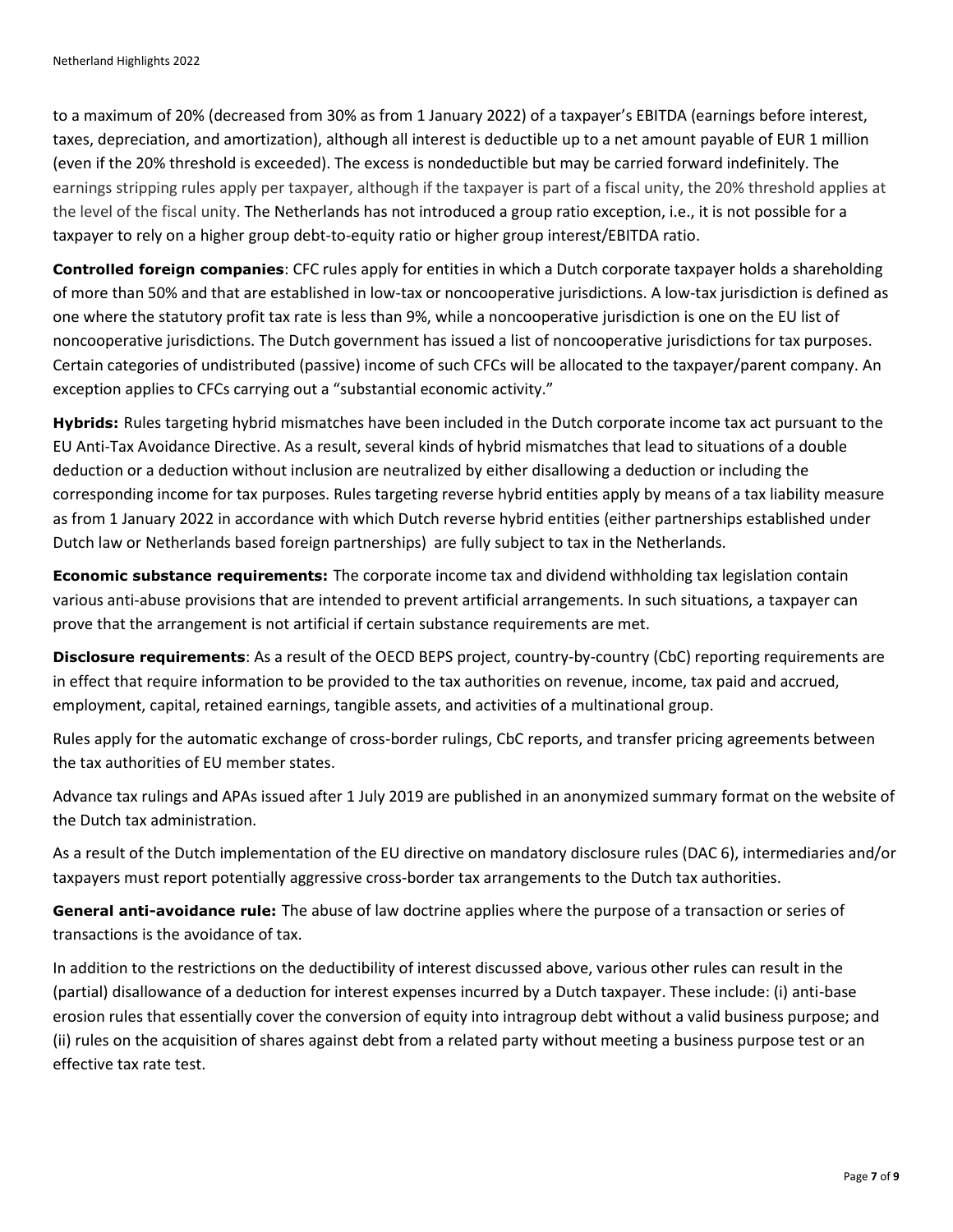#### **Value added tax**

| <b>Rates</b>        |       |
|---------------------|-------|
| Standard rate       | 21%   |
| <b>Reduced rate</b> | 0%/9% |

**Taxable transactions:** VAT is levied at each stage in the chain of production and distribution of goods and services. VAT applies on the supply of goods, the rendering of services, the acquisition of goods by businesses, and the import of goods.

**Rates:** The standard VAT rate is 21%, with a reduced rate of 9% applying to certain goods and services. The reduced VAT rate applies to goods such as foodstuffs, medicines, books, and electronic publications (e.g., books, newspapers, and magazines in electronic form). A 0% rate applies to goods that are being exported from the EU or being transported to another EU member state where they are subject to VAT for purposes of intra-EU acquisition. There also are certain VAT exemptions, including for healthcare and sports related services.

**Registration:** There is no registration threshold in the Netherlands; all VAT payers are required to register for VAT purposes.

**Filing and payment:** Depending on the amount of VAT payable, VAT returns are filed monthly, quarterly, or annually.

**Other**: E-commerce VAT rules in accordance with the EU directive on the simplification of VAT rules for distance sales of goods apply in the Netherlands as from 1 July 2021.

#### **Other taxes on corporations and individuals**

**Social security contributions**: Social security contributions on employment income are payable by both employers and employees. The contributions are calculated on gross salary, less pension premiums withheld from the salary. Contributions also are payable by the self-employed.

In addition, an income-dependent health insurance contribution, disability insurance contribution, and unemployment insurance contribution are imposed.

**Payroll tax**: Companies are required to withhold tax on wages paid to employees. A "30% facility" (providing a tax-free allowance of 30% of the employee's gross remuneration subject to wage tax, including the allowance granted for extraterritorial costs if certain requirements are met) applies for a period of five years for extraterritorial employees (i.e., employees recruited from overseas to work in the Netherlands).

**Capital duty**: There is no capital duty.

**Real property tax**: Municipalities impose an annual tax at varying rates on owners of real property related to the value of the immovable property. Real property tax is deductible for corporate income tax purposes but not for individual income tax purposes.

Landlords in the regulated sector that rent out more than 50 houses are subject to a landlord tax, which is charged on the average value of the houses. The taxable base consists of the total value of the houses (capped at EUR 345,000 per house) minus 50 times the average value. The tax rate is 0.332% (reduced from 0.526% as of 1 January 2022).

**Transfer tax**: An 8% real estate transfer tax is payable on the acquisition of real property in the Netherlands, or certain related rights. A one-time exemption from transfer tax applies for first-time homebuyers between 18 and 35 years of age where the value of the home does not exceed EUR 400,000. Anti-abuse rules apply. Homeowners moving property who acquire a home may continue to claim the 2% reduced rate. In order to benefit from the one-time exemption or